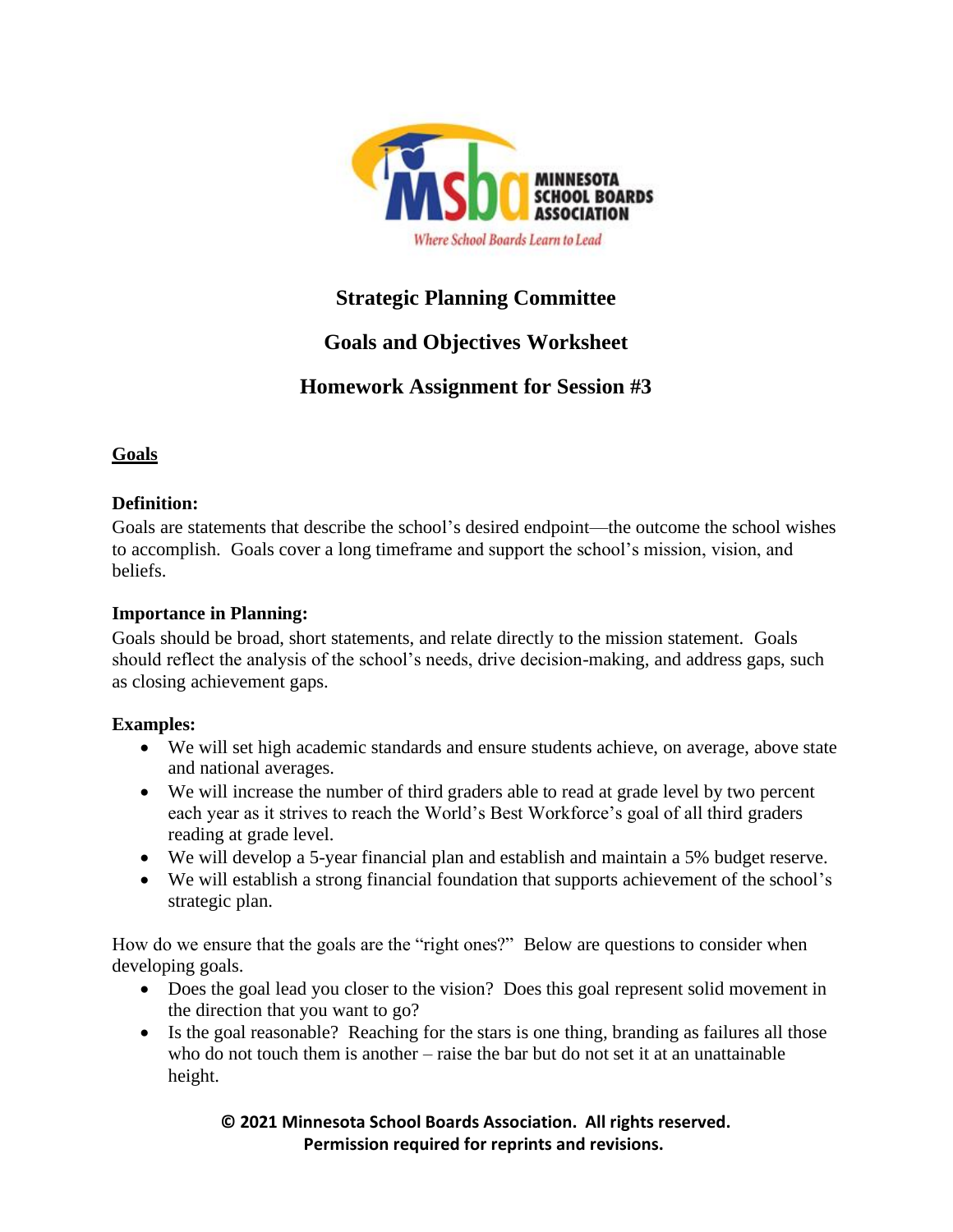- Does the goal challenge the organization? Just as we can err on the side of setting goals too high, we can err on the side of setting goals too low, we can also set up such minimal goals as to render them meaningless. Do not set the bar a few inches above the ground.
- Is the goal clearly understandable? Can all employees, customers, etc., understand what is meant by the goals? Will they engender support?

| We will: |                                                                                  |
|----------|----------------------------------------------------------------------------------|
|          |                                                                                  |
|          |                                                                                  |
|          | ,我们也不能会在这里,我们也不能会在这里,我们也不能会在这里,我们也不能会在这里,我们也不能会在这里,我们也不能会在这里,我们也不能会不能会不能会不能会不能会不 |
|          |                                                                                  |
|          |                                                                                  |

#### **Now, it is your turn. Consider writing goals below:**

#### **Objectives**

#### **Definition:**

Objectives are statements that describe the steps that must be taken by the school over a short time period and are designed to help meet a specific goal. Objectives are often referred to as "enabling goals." Objectives are longer, more descriptive statements.

#### **Importance in Planning:**

Objectives are indirectly related to the school's mission statement. Objectives are actionoriented statements. Objectives should be Strategic, Simple, and Specific; Measurable; Attainable and Achievable; Relevant and Realistic; Time-bound; Inclusive; and Equitable (S.M.A.R.T.I.E.). Several objectives may be required to meet a goal.

> **© 2021 Minnesota School Boards Association. All rights reserved. Permission required for reprints and revisions.**